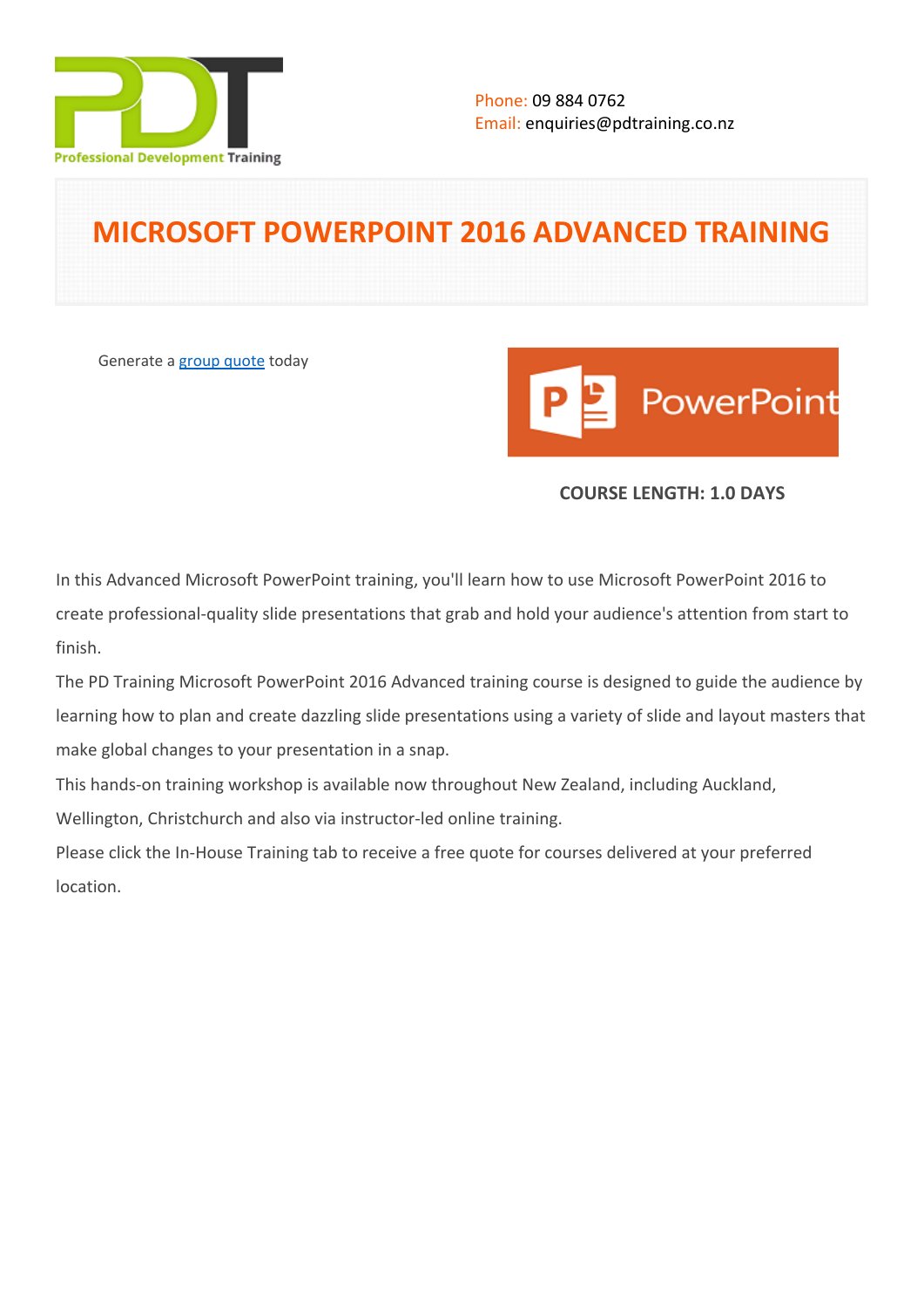### **MICROSOFT POWERPOINT 2016 ADVANCED TRAINING COURSE OUTLINE**

### **FOREWORD**

Whether you're basic users or an experienced user, these lessons will teach you how to turn simple slides into a polished and exciting presentation that will make your message memorable. If you want to take your PowerPoint skills to a higher level, this is the course for you!

### **OUTCOMES**

This course will teach you the advanced learning of this industry-standard software.

### **Upon successful completion of this course, students will be able to:**

- Modify the PowerPoint Environment
- Customise Design Templates
- Add SmartArt to a Presentation
- Work with Media and Animations
- Collaborate on a Presentation
- Customise a Slide Show
- Secure and Distribute a Presentation

### **MODULES**

### **Lesson 1: Modifying the PowerPoint Environment Lesson 2: Customising Design Templates**

- The PowerPoint Options Dialog Box
- Save Options

- Creating Sections
- Slide Masters
- Headers and Footers
- The Notes Master

### **Lesson 3: Adding SmartArt to a Presentation**

- SmartArt Graphics
- The SmartArt Tools Contextual Tabs

### **Lesson 5: Collaborating on a Presentation**

- Insert Comments
- Show or Hide Mark-up
- Co-Authoring

### **Lesson 4: Working with Media and Animations**

- Adding Audio
- Adding a Video from a File
- The Animation Pane

### **Lesson 6: Customising a Slide Show**

- Annotations
- The Presenter View
- Custom Slide Shows
- Hyperlinks
- The Record Slide Show Dialog Box